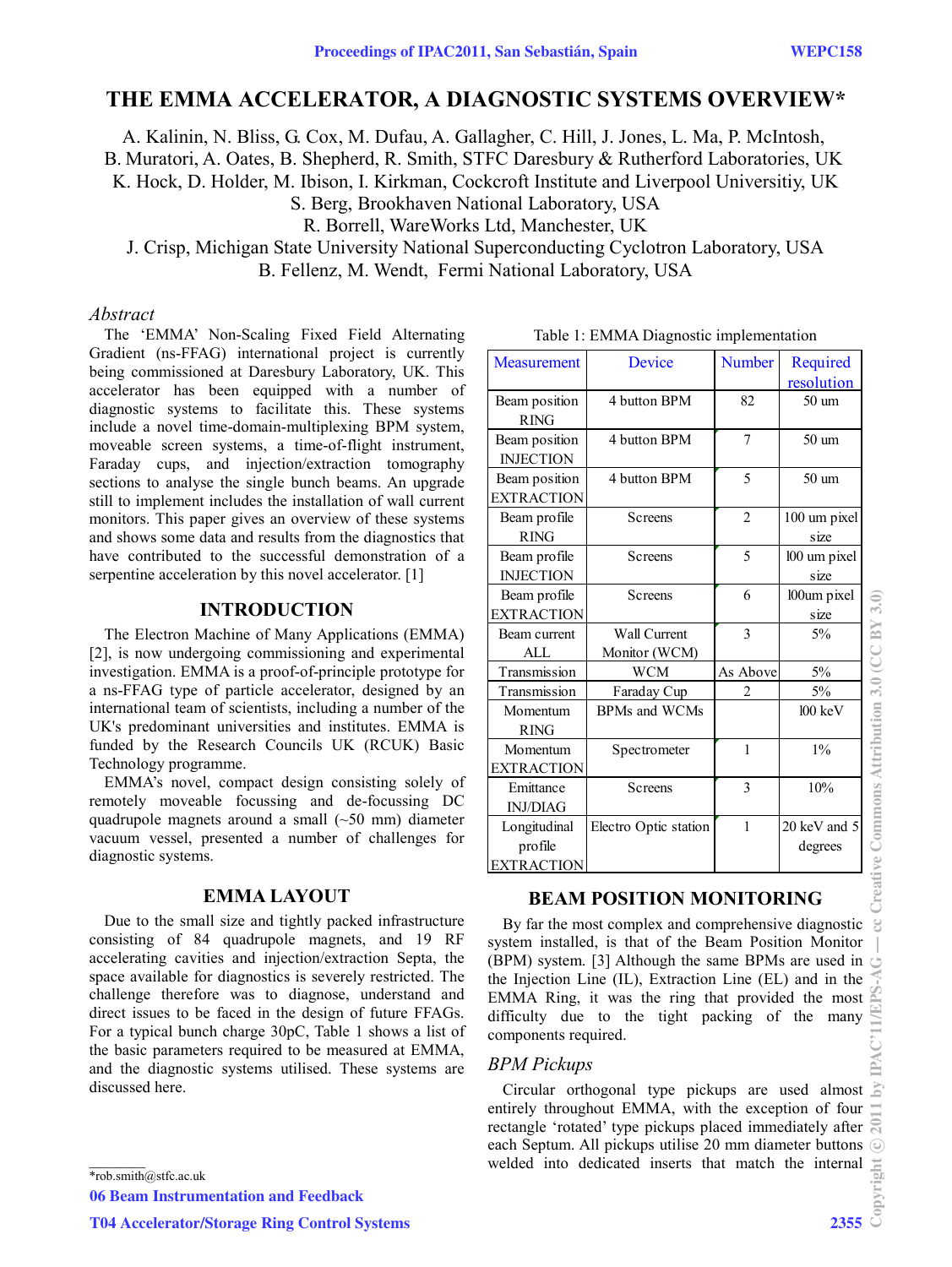diameter of the vacuum pipe. A typical view of the pickup design can be seen in Fig. 1.



Figure 1: A typical EMMA BPM pickup and Installation.

# *Electronic Detector and Data Acquisition*

The detector and data acquisition BPM electronics is an in-house design, in which the BPMs are organised in two stages. The stage one includes locally mounted Front-Ends (4, 82, 3 of Front-Ends for each plane in IL, Ring and EL respectively). Each Front-End converts and multiplexes two signals from a pair of opposite button pickups and feeds this doublet into a single cable that transmits it to the stage two. The separation in a doublet is 13.8ns (1/4 of the EMMA revolution period). A pair of doublets are shown in Fig. 2.



Figure 2: Horizontal and vertical Front-End output doublets.

 The stage two consists of two-plane VME cards that are located some 50 m away in an EMMA instrumentation room. Each card amplifies, detects and measures the Front-End signals and clocks them into a local on-board memory that can hold up to 4000 individual turns. Turn/time stamping is achieved by regeneration of clocking pulses from the input beam signal itself. This locally stored data is then read out between successive injections (5 Hz rate), via an EPICS control system.

The EMMA BPM system is interfaced to the EPICS control system via seven VME crates. Each VME crate has a MVME5500 processor running a VxWorks realtime operating system, and can serve up to twenty BPM cards. VME interrupts are generated by the BPM cards independently and each card is serviced by the processor as required.

Voltages captured from the BPMs are stored in EPICS waveform records. A data archival and retrieval system, that eventually take the voltages from the EPICS database  $\frac{1}{2}$ <br> $\frac{1}{2}$ <br> $\frac{2356}{2}$  and collate and store them in an SQL database for postprocessing, is also provided.

 The post-processing starts with calculation of true pickup voltages how it is described in [3]. After calculation of a raw bunch offset, a polynomial mapping is done to exclude pickup non-linearity. Maiden EPICS BPM measurement of EMMA orbit is given in Fig. 3. Black dots are measurements by each BPM for twenty subsequent injections, a red curve is the average. A blue curve is obtained from 'direct' measurements of BPM Front-End signals by a digital scope with averaging and off-line post-processing. It is seen that agreement is quite well but some BPMs are not in working order and their electronics, connection, etc., need assessment.



Figure 3: Maiden EPICS BPM orbit measurement.

 BPM resolution was measured on a BPM connected to an ALICE injector rectangle pickup. For a number of bunches in an ALICE train, the resolution was calculated as a std of a bunch-by-bunch 'quadrupole' combination of the BPM voltages. [4] For bunch charge 30pC the resolution was measured as about 30μm.

### **BEAM IMAGING**

Actuated imaging systems employing YAG-Ce crystal screens are used throughout EMMA. Injection and extraction lines use compressed-air-operated vertically mounted 'in/out' systems that are imaged by a multiplexed TV camera system.

# *EMMA Ring Screens*

The screens within the EMMA ring, employ horizontally driven stepper motors, driven in from the outside (lower energy side) of EMMA, with cameras mounted above. These novel screens exploit the mechanical rigidity of the YAG-Ce material and provide a dual function, in that the crystal is mounted in a three sided frame, giving an edgeless design. In this way, the screen can be driven and an individual turn position found or imaged, as the beam traverses across the chamber during acceleration. In this way the screen system operates as a single bunch scanner.

# **BEAM TOMOGRAPHY**

An EMMA injection line, shown in Fig. 4, consists of a dogleg to extract the beam from the ALICE injector, a tomography section and a short dispersive section with two dipoles, prior to the injection septum. After the dogleg, the beam is matched into a tomography diagnostic

06 Beam Instrumentation and Feedback